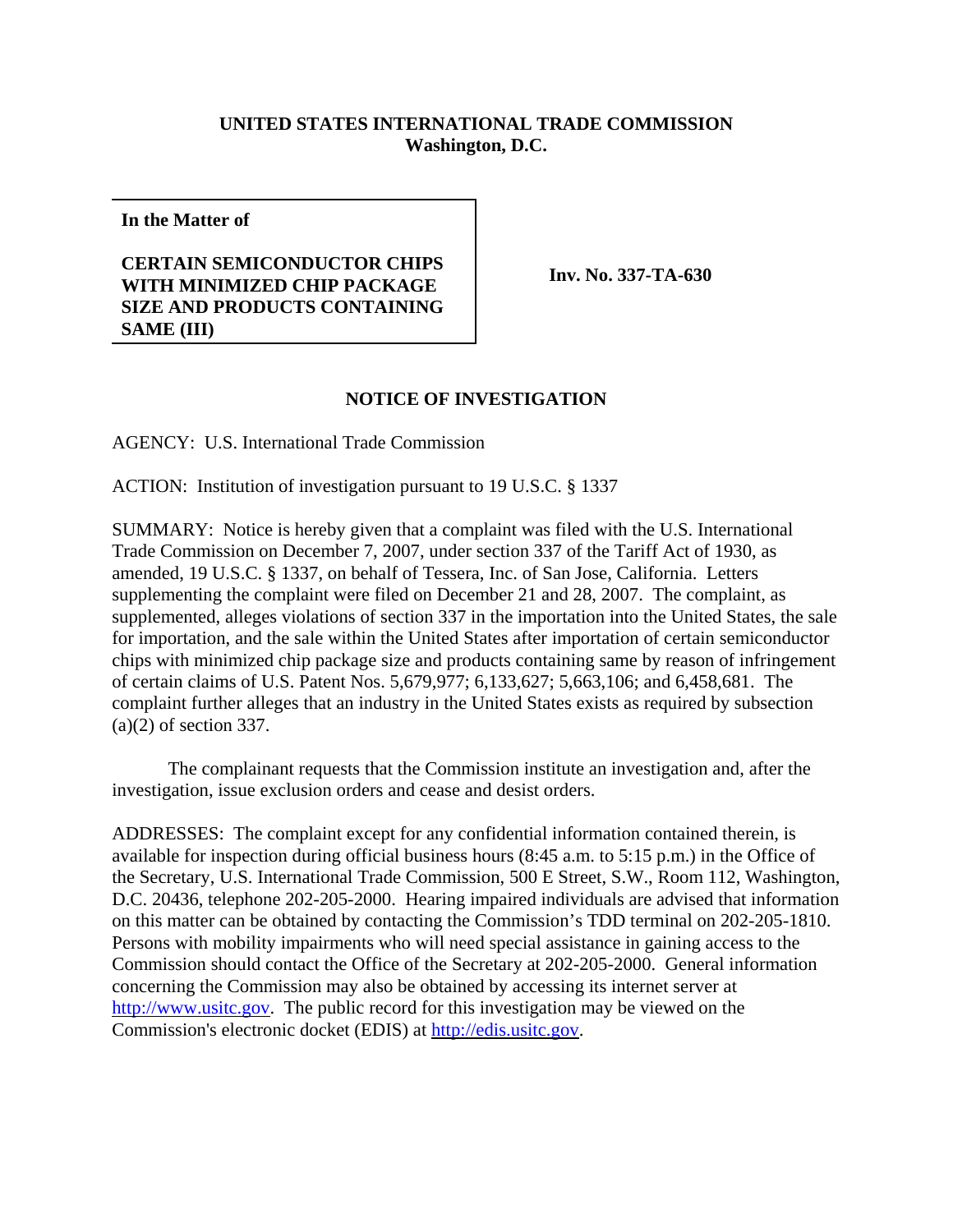FOR FURTHER INFORMATION CONTACT: Kecia J. Reynolds, Esq., Office of Unfair Import Investigations, U.S. International Trade Commission, telephone (202) 205-2580.

AUTHORITY: The authority for institution of this investigation is contained in section 337 of the Tariff Act of 1930, as amended, and in section 210.10 of the Commission's Rules of Practice and Procedure, 19 C.F.R. § 210.10 (2007).

SCOPE OF INVESTIGATION: Having considered the complaint, the U.S. International Trade Commission, on January 3, 2008, ORDERED THAT –

(1) Pursuant to subsection (b) of section 337 of the Tariff Act of 1930, as amended, an investigation be instituted to determine whether there is a violation of subsection (a)(1)(B) of section 337 in the importation into the United States, the sale for importation, or the sale within the United States after importation of certain semiconductor chips with minimized chip package size or products containing same by reason of infringement of one or more of claims 1-4, 9, 10, and 33-35 of U.S. Patent No. 5,663,106; claims 17 and 18 of U.S. Patent No. 5,679,977; claims 1-4, 6, 9-12, 15, and 16 of U.S. Patent No. 6,133,627; and claim 4 of U.S. Patent No. 6,458,681, and whether an industry in the United States exists as required by subsection (a)(2) of section 337;

(2) For the purpose of the investigation so instituted, the following are hereby named as parties upon which this notice of investigation shall be served:

(a) The complainant is  $-$ 

Tessera, Inc. 3099 Orchard Drive San Jose, California 95134

(b) The respondents are the following entities alleged to be in violation of section 337, and are the parties upon which the complaint is to be served:

> A-Data Technology Co., Ltd. 18F, No. 258, Lian Cheng Road Chung Ho City Taipei, Taiwan 235

A-Data Technology (U.S.A.) Co., Ltd. 3149 Skyway Court Fremont, California 94539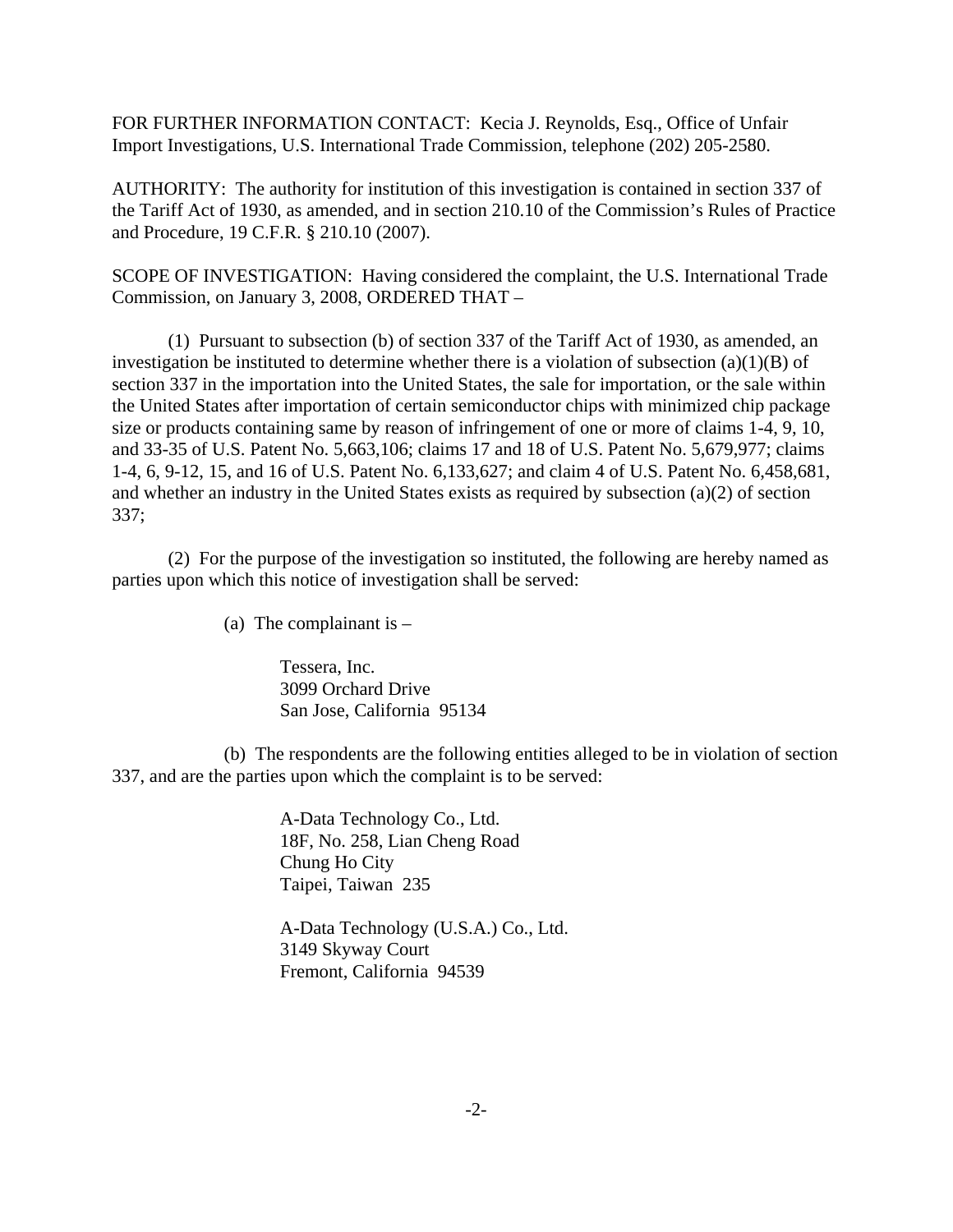Acer Inc. 8F, 88, Sec. 1, Hsin Tai Wu Road, Hsichih Taipei, Hsien 221, Taiwan

Acer America Corp. 333 W. San Carlos Street, Suite 1500 San Jose, California 95110

Centon Electronics, Inc. 15 Argonaut Aliso Viejo, California 92656

Elpida Memory, Inc. Sumitomo Seimei Yaesu Building 3F 2-1, Yaesu 2-chome, Chuo-ku Tokyo 104-0028 Japan

Elpida Memory (USA) Inc. 2001 Walsh Avenue Santa Clara, California 95050

International Products Sourcing Group, Inc. 4119 Leap Road Hilliard, Ohio 43026

Kingston Technology Co., Inc. 17600 Newhope Street Fountain Valley, California 92708

Nanya Technology Corporation Hwa Ya Technology Park 669, Fu Hsing 3rd Road Kueishan, Taoyuan 333, Taiwan

Nanya Technology Corp. U.S.A. 675 East Brokaw Road San Jose, California 95112

Peripheral Devices & Products Systems, Inc. d/b/a Patriot Memory 47027 Benicia Street Fremont, California 94538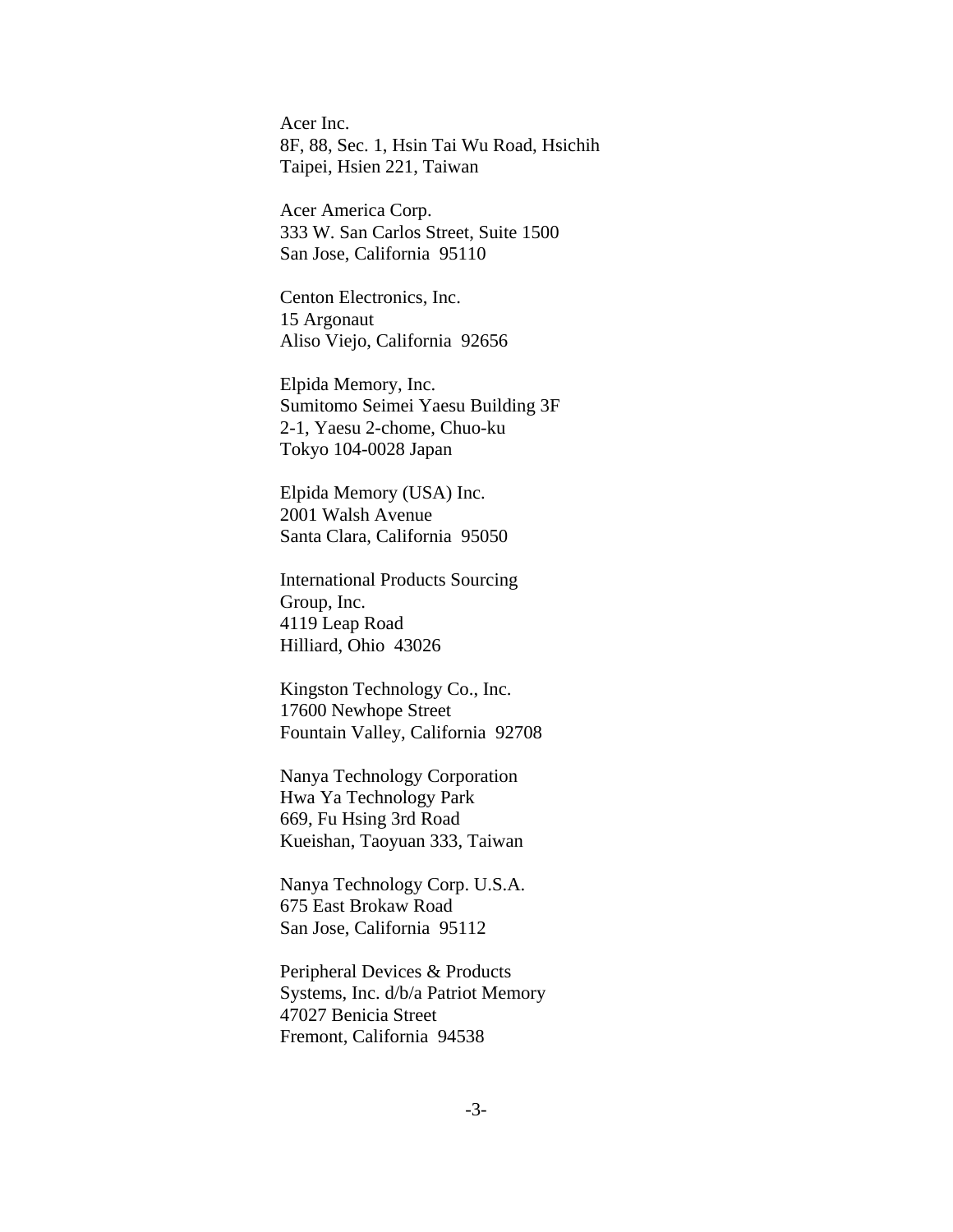Powerchip Semiconductor Corp. No. 12, Li-Hsin 1st Road Hsinchu Science Park Hsinchu, Taiwan

ProMOS Technologies Inc. No. 19, Li-Hsin Road Hsinchu Science Park Hsinchu, Taiwan 30078

Ramaxel Technology Ltd. 3/F-5/F, North Block, Southeast Industrial & Commercial Building Houhai Avenue, Shekou, Shenzhen Guangdong, China 518067

SMART Modular Technologies, Inc. 4211 Starboard Drive Fremont, California 94538

TwinMOS Technologies Inc. No. 3, Tzu Chiang Road Hsin-Chu Industrial District, Hu Kou Xiang Hsin-Chu, Taiwan 303

TwinMOS Technologies USA Inc. 1649 S. Main Street, Suite 105 Milpitas, California 95035

(c) The Commission investigative attorney, party to this investigation, is Kecia J. Reynolds, Esq., Office of Unfair Import Investigations, U.S. International Trade Commission, 500 E Street, S.W., Suite 401, Washington, D.C. 20436; and

(3) For the investigation so instituted, the Honorable Charles E. Bullock is designated as the presiding administrative law judge.

Responses to the complaint and the notice of investigation must be submitted by the named respondents in accordance with section 210.13 of the Commission's Rules of Practice and Procedure, 19 C.F.R. § 210.13. Pursuant to 19 C.F.R. §§ 201.16(d) and 210.13(a), such responses will be considered by the Commission if received not later than 20 days after the date of service by the Commission of the complaint and the notice of investigation. Extensions of time for submitting responses to the complaint and the notice of investigation will not be granted unless good cause therefor is shown.